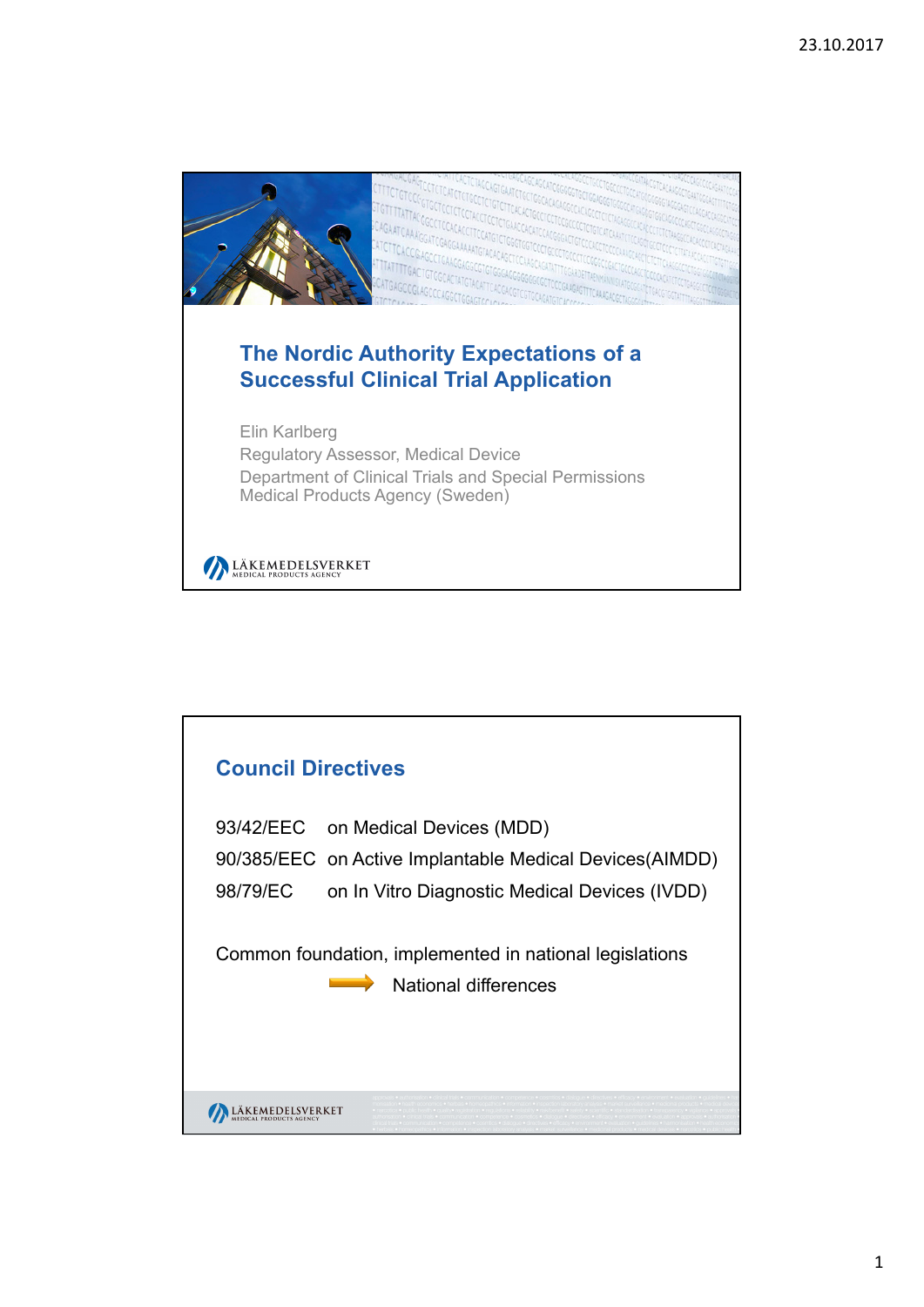

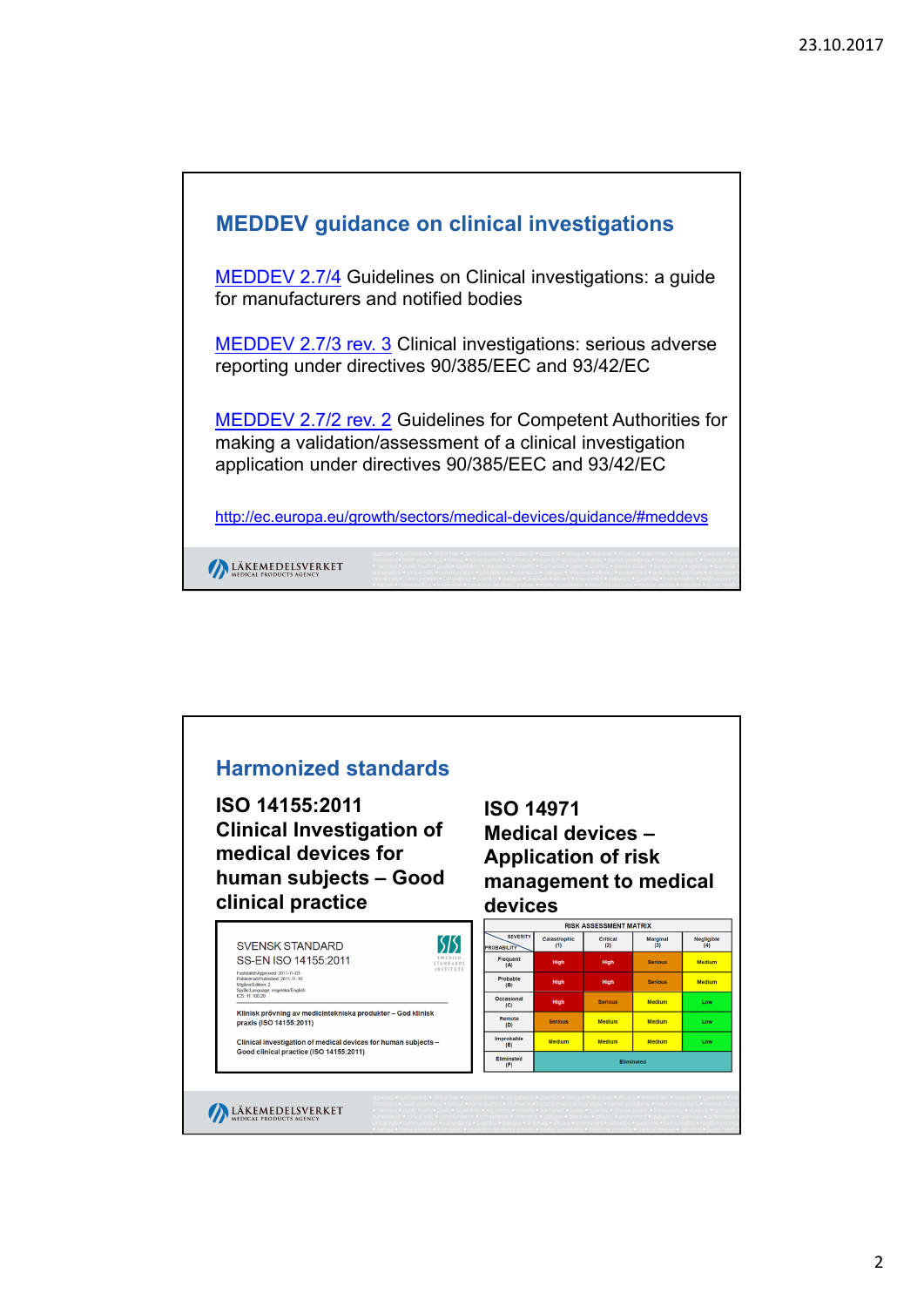

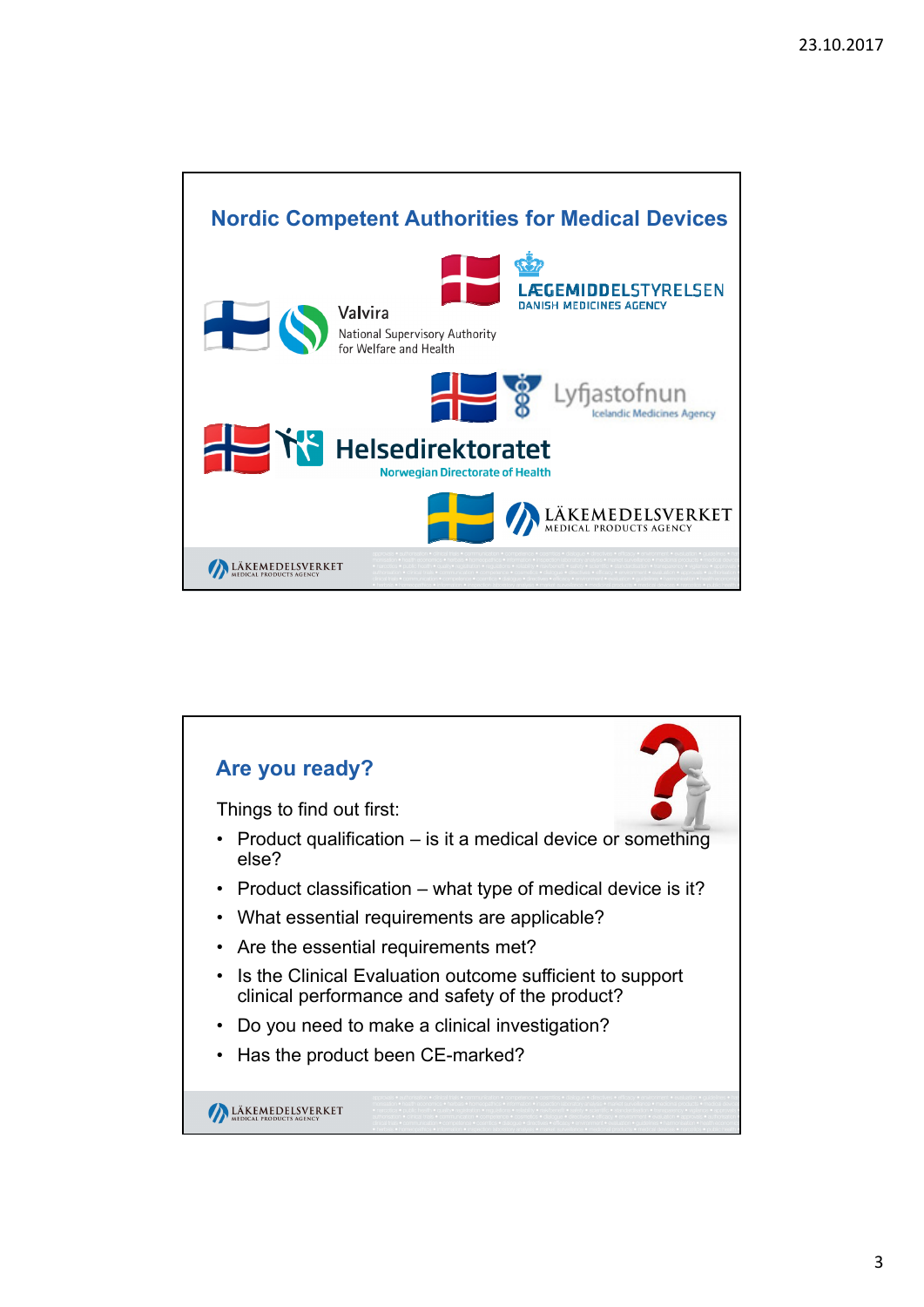

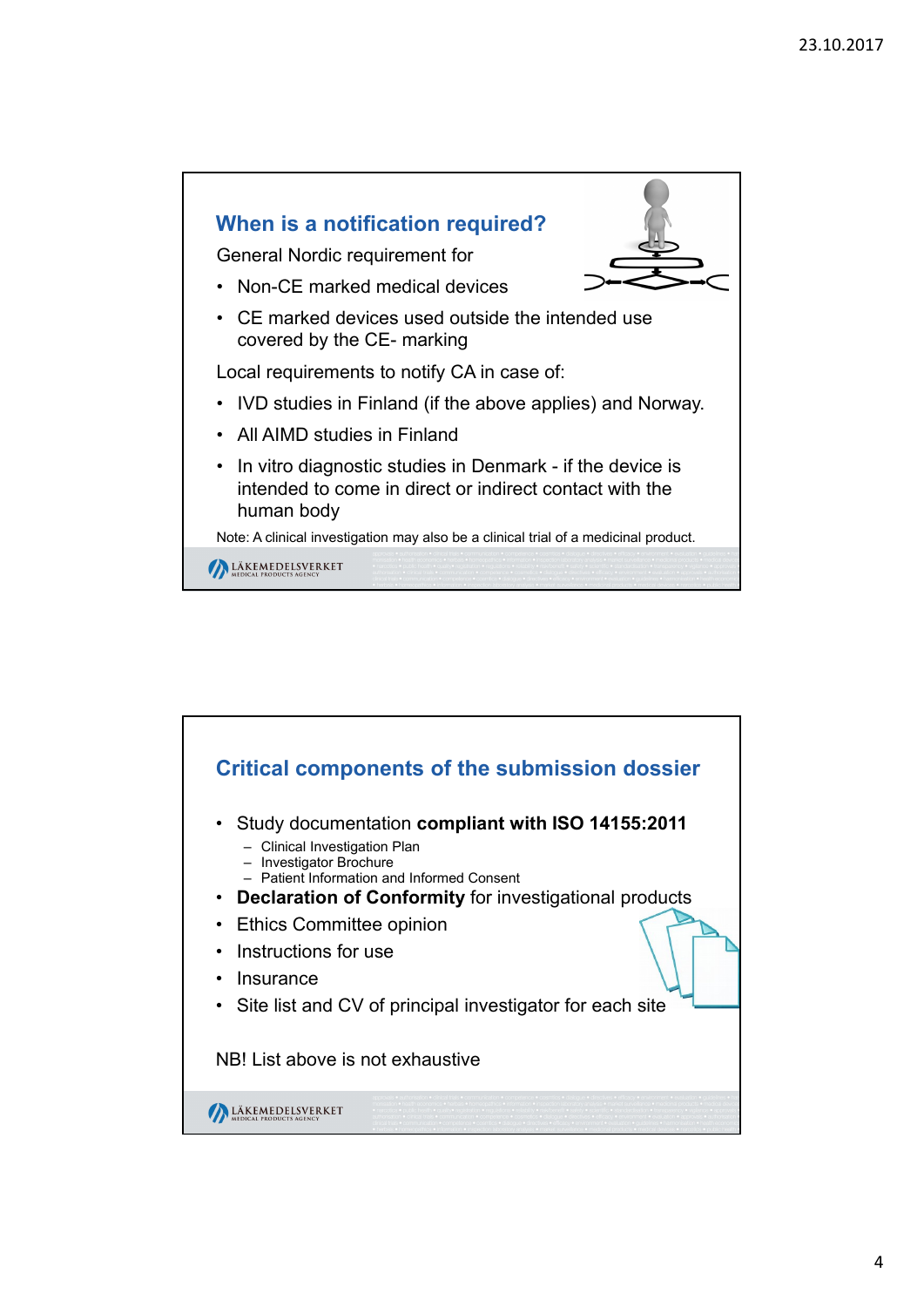

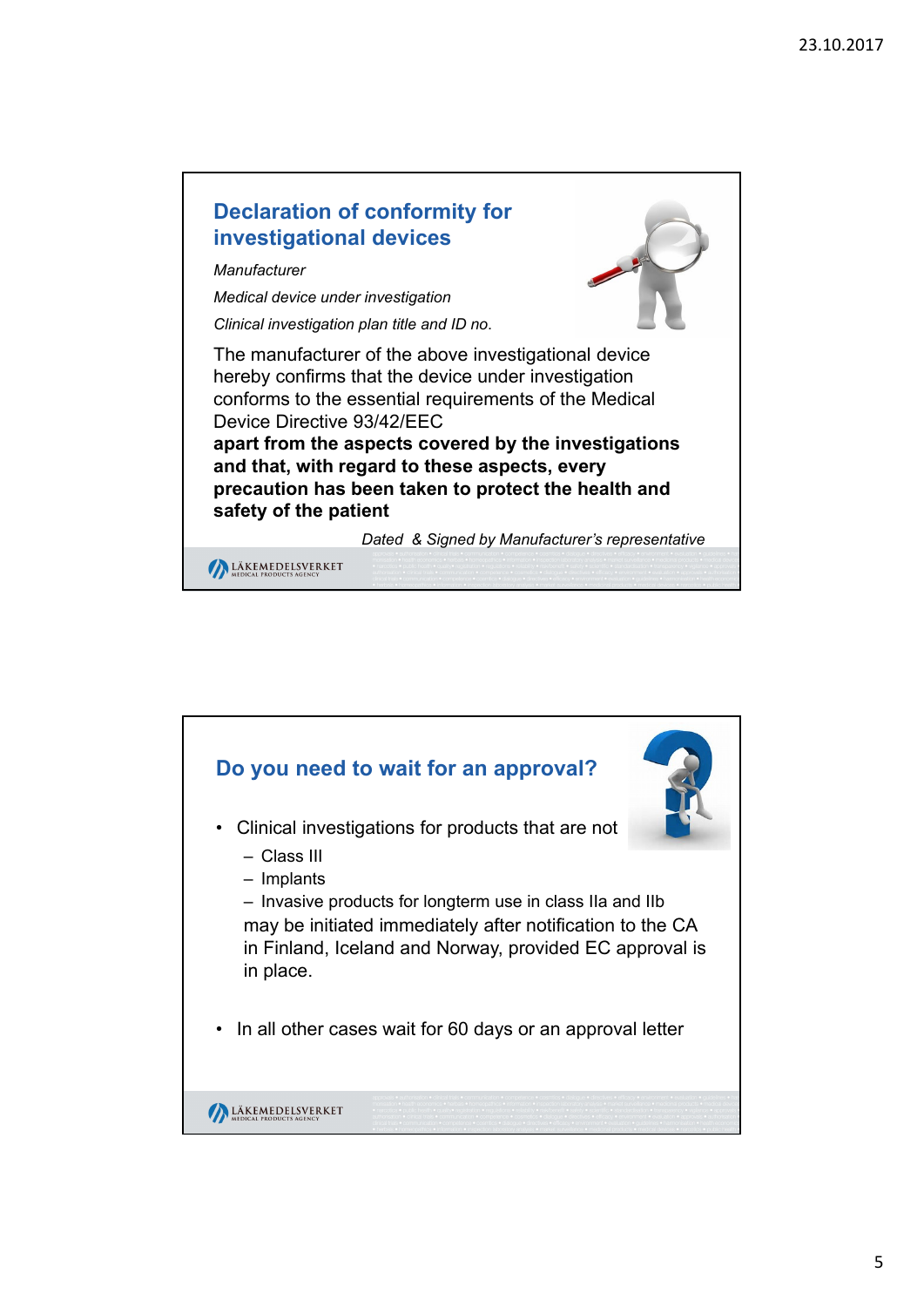

|                                                              | <b>CA Notification and approval requirements</b>                                       |                                   |                                   |                             |                             |                                   |
|--------------------------------------------------------------|----------------------------------------------------------------------------------------|-----------------------------------|-----------------------------------|-----------------------------|-----------------------------|-----------------------------------|
|                                                              | nvestigational device characteristics                                                  |                                   | $\ddot{\phantom{1}}$              | ╬                           | ╬                           |                                   |
| Device is not CE                                             | *Class III<br>*Implants<br>*Invasive products for longterm use<br>in class IIa and IIb | Notification<br>+ Approval        | Notification<br>+ Approval        | Notification<br>+ Approval  | Notification<br>+ Approval  | <b>Notification</b><br>+ Approval |
| marked                                                       | Other                                                                                  | <b>Notification</b><br>+ Approval | <b>Notification</b><br>only       | Notification<br>only        | <b>Notification</b><br>only | <b>Notification</b><br>+ Approval |
| Device used for<br>another purpose<br>han the purpose        | *Class III<br>*Implants<br>*Invasive products for longterm use<br>in class IIa and IIb | Notification<br>+ Approval        | Notification<br>+ Approval        | Notification<br>+ Approval  | Notification<br>+ Approval  | Notification<br>+ Approval        |
| CE marked by the<br>manufacturer                             | Other                                                                                  | <b>Notification</b><br>+ Approval | <b>Notification</b><br>only       | <b>Notification</b><br>only | <b>Notification</b><br>only | <b>Notification</b><br>+ Approval |
| Device used for the<br>burpose that has<br>been CE marked by | <b>AIMD</b>                                                                            |                                   | <b>Notification</b><br>+ Approval |                             |                             |                                   |
| he manufacturer                                              | Other                                                                                  |                                   |                                   |                             |                             |                                   |
| <b>IVD</b> products                                          | In contact with body (direct or<br>lindirect)                                          | Notification<br>+ Approval        | <b>Notification</b><br>only       |                             | <b>Notification</b><br>only |                                   |
|                                                              | Other                                                                                  |                                   | Notification<br>only              |                             | <b>Notification</b><br>only |                                   |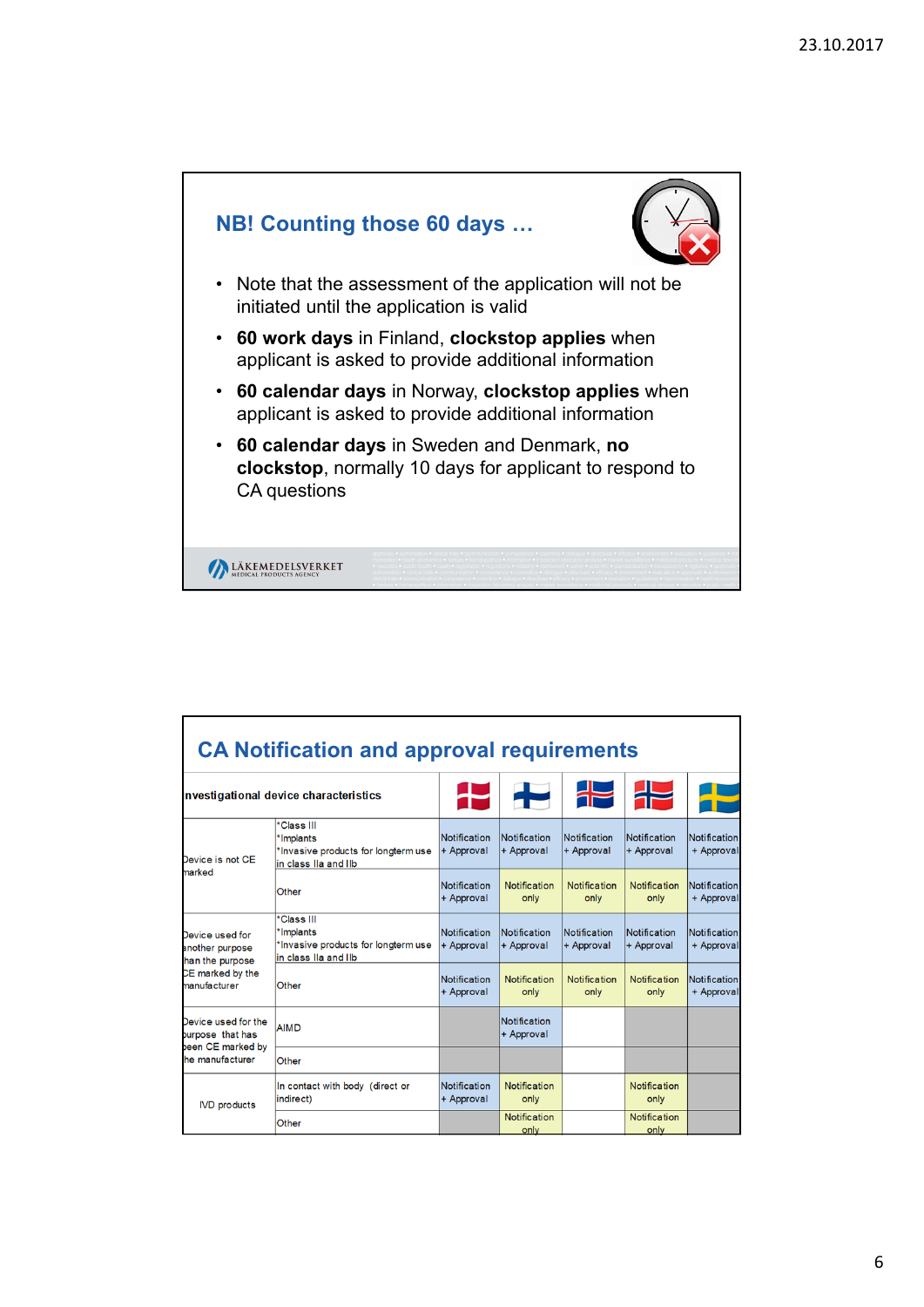| <b>Review period</b>                                                                                                                                                                                                                 |                                                       |                                            |                |               |                |
|--------------------------------------------------------------------------------------------------------------------------------------------------------------------------------------------------------------------------------------|-------------------------------------------------------|--------------------------------------------|----------------|---------------|----------------|
| 60 Days                                                                                                                                                                                                                              | Calendar days                                         | Work days                                  |                | Calendar days | Calendar days  |
| Clockstop                                                                                                                                                                                                                            | No                                                    | Yes                                        |                | Yes           | No             |
| Response time                                                                                                                                                                                                                        | Approx 10 days                                        | No deadline                                |                | No deadline   | Approx 10 days |
| <b>Study Report</b>                                                                                                                                                                                                                  |                                                       |                                            |                |               |                |
| Requirement                                                                                                                                                                                                                          | Submit to CA                                          | Make available                             | Make available | Submit to CA  | Make available |
| Fees                                                                                                                                                                                                                                 |                                                       |                                            |                |               |                |
| Initital submission                                                                                                                                                                                                                  | 20.297 or<br>25.994 DKK<br>depending on<br>risk class | 335 or 840 €<br>depending on<br>risk class | 660.000 ISK    | No fee        | 20.000 SEK     |
|                                                                                                                                                                                                                                      | 5.036 DKK                                             | No fee                                     | 150,000 ISK    | No fee        | No fee         |
| Amendment submission<br>DK: The submission package needs to include a Letter of authority to<br>allow the Danish Health and Medicines Agency and the monitor to<br>access the subject's medical records (separate from consent form) |                                                       |                                            |                |               |                |